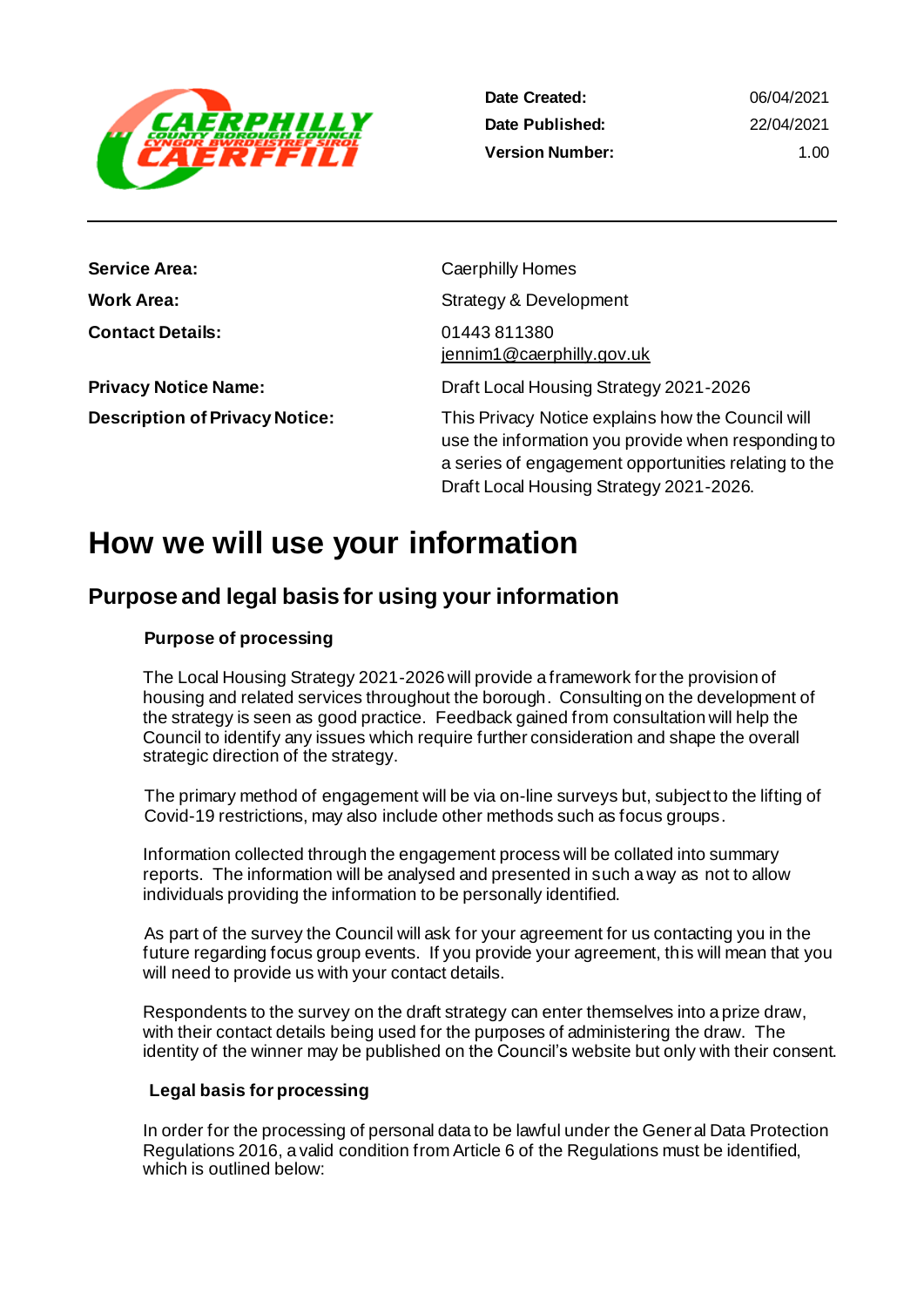$6(1)(f)$  processing is necessary for the purposes of the legitimate interests pursued by the controller or by a third party, except where such interests are overridden by the interests or fundamental rights and freedoms of the data subject which require protection of personal data, in particular where the data subject is a child.

Data Protection legislation provides extra protection for certain classes of information called 'special personal data' e.g. equalities data. If any information falls within the definition of special personal data then an additional condition from Article 9 of the Regulations must be identified, as outlined below:

- 8 (1) This condition is met if the processing —
- (a) is of a specified category of personal data, and
- (b) is necessary for the purposes of identifying or keeping under review the existence or absence of equality of opportunity or treatment between groups of people specified in relation to that category with a view to enabling such equality to be promoted or maintained, subject to exceptions.

Respondents to the survey on the draft Local Housing Strategy can enter themselves into a prize draw, with their contact details will being used for the purposes of administering the draw. The identity of the winner may be published on the Council's website but only with their consent. The valid condition from Article 6 for this processing is outlined below:

6(1)(a) the data subject has given consent to the processing of his or her personal data for one or more specific purposes

#### **The right to withdraw consent**

You have the right to withdraw your consent to the processing of this information. To withdraw your consent, please contact the Service Area whose details are contained on the top of this document.

## **Source and type of information being processed**

#### **Categories of personal data obtained**

Caerphilly County Borough Council has obtained the following categories of your personal data:

- Name;
- Contact details e.g. email address/telephone number
- Equalities data; and
- Personal housing experiences and how they may have been affected by their protected characteristic (age, disability, gender etc.).

#### **Source of the personal data**

The Council may use the personal details you provided by completing the survey to invite you to a focus group or other event organised by us as part of the strategy development.

As part of the survey the Council will ask for your agreement for us contacting you in the future regarding focus group events. If you provide your agreement, this will mean that you will need to provide us with your contact details.

## **Who will have access to your information**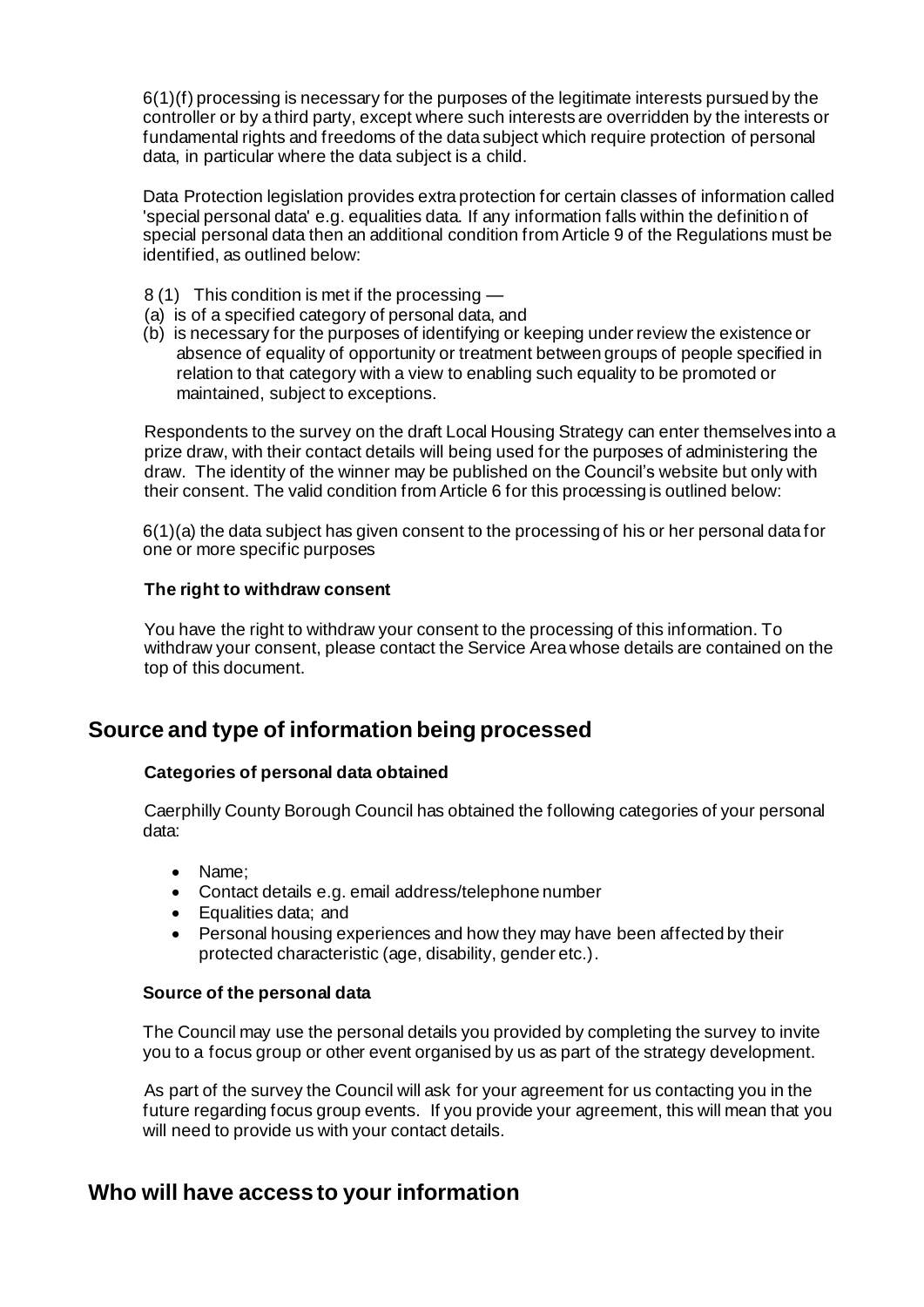#### **Identity of Data Controller and Data Protection Officer**

The Data Controller for your information is Caerphilly County Borough Council. The Data Protection Officer is:

Ms Joanne Jones Corporate Information Governance Manager / Data Protection Officer Email: [dataprotection@caerphilly.gov.uk](mailto:dataprotection@caerphilly.gov.uk) Tel: 01443 864322

#### **Details of main users of your information**

The main user of your information will be Caerphilly Homes.

Whilst the summary report of the consultation process may be published, individuals will not be able to be personally identified from the report.

#### **Details of any sharing of your information within Caerphilly County Borough Council**

A copy of the summary report may be shared with other Council departments where it is deemed the information could help improve service provision. No personal information will be provided.

#### **Details of any sharing of your information with other organisations**

A copy of the summary report will be shared with Arc4, consultants that have been commissioned by the Council to help produce the strategy. Arc4 will not be provided with any personal information.

#### **Requests for information**

All recorded information held by Caerphilly County Borough Council may be subject to requests under the Freedom of Information Act 2000, Environmental Information Regulations 2004 and Data Protection legislation.

If the information you provide is subject to such a request, where possible Caerphilly County Borough Council will consult with you on its release. If you object to the release of your information we will withhold your information if the relevant legislation allows.

### **How long will we retain your information**

#### **Details of retention period**

How long Caerphilly County Borough Council retains information is determined through statutory requirements or best practice.

The personal information will be held for a maximum period of 3 months after the Local Housing Strategy 2021-26 has been approved by the Council's Cabinet. With your agreement, your contact details may be held longer to inform respondents of future focus groups.

## **Your Rights (Inc Complaints Procedure)**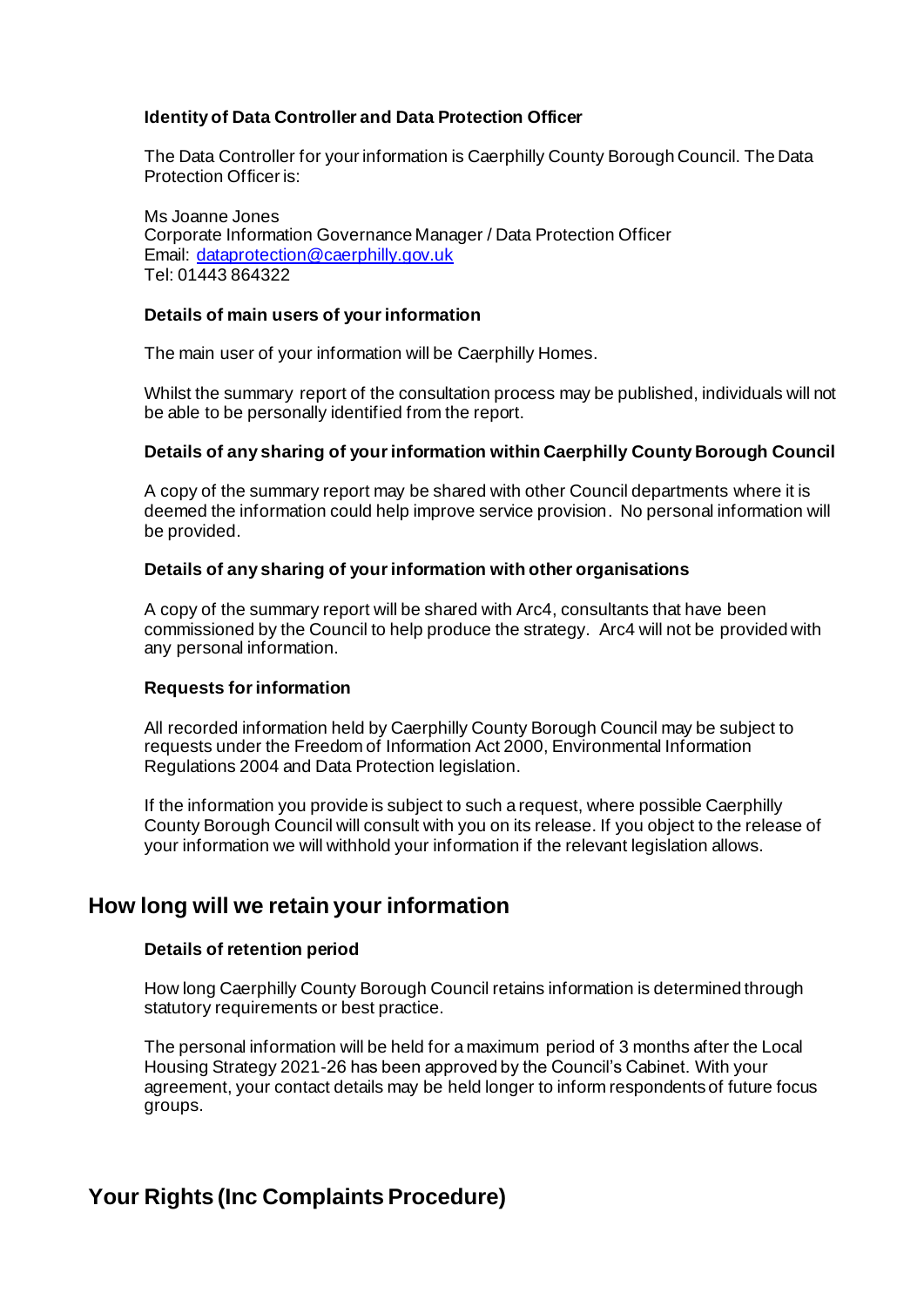#### **Your rights under the Data Protection**

Data Protection gives data subjects (those who the information is about) a number of rights:

- The right of subject access Application forms for this process are available on our website[: SAR Form](http://www.caerphilly.gov.uk/CaerphillyDocs/Council-and-democracy/sar_form.aspx)
- The right to be informed
- The right of rectification
- The right to erasure
- The right to restrict processing
- The right to object
- The right to data portability
- Rights in relation to automated decision making and profiling.

Further information on your rights is available from[: www.ico.org.uk](http://www.ico.org.uk/).

To enact your rights please contact the service area detailed on the top of this form.

#### **Complaints Procedure**

If you are unhappy with the way that Caerphilly County Borough Council has handled your request / information, you have the right of complaint. Please contact the service area detailed at the top of this document outlining your issues.

If you remain unhappy you also have a right of complaint to the Information Commissioner's Office. Please follow this link for further information on the complaints process.

[www.caerphilly.gov.uk/My-Council/Data-protection-and-freedom-of-information/Questions](http://www.caerphilly.gov.uk/My-Council/Data-protection-and-freedom-of-information/Questions-and-complaints)[and-complaints](http://www.caerphilly.gov.uk/My-Council/Data-protection-and-freedom-of-information/Questions-and-complaints)